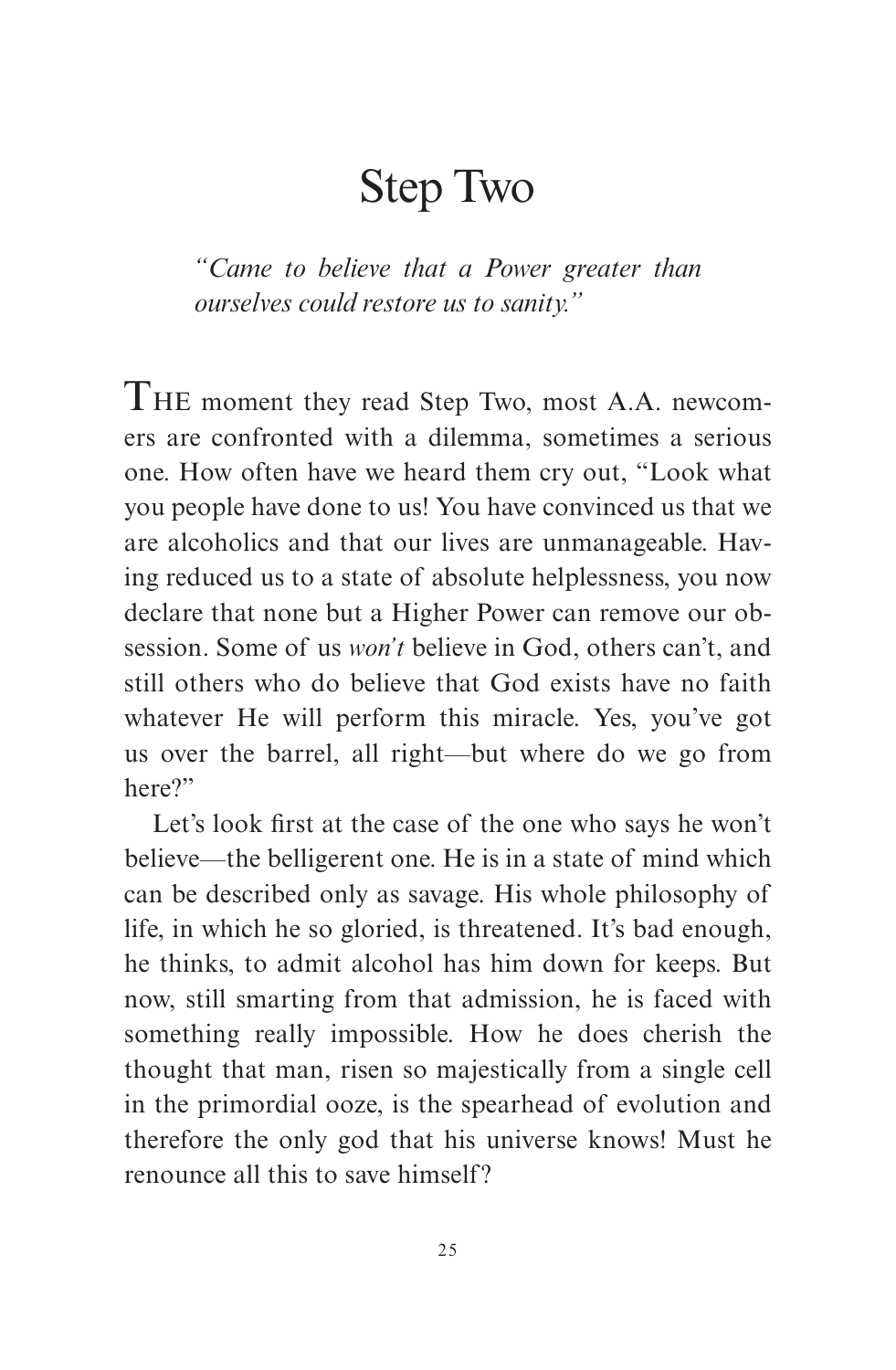At this juncture, his A.A. sponsor usually laughs. This, the newcomer thinks, is just about the last straw. This is the beginning of the end. And so it is: the beginning of the end of his old life, and the beginning of his emergence into a new one. His sponsor probably says, "Take it easy. The hoop you have to jump through is a lot wider than you think. At least I've found it so. So did a friend of mine who was a one-time vice-president of the American Atheist Society, but he got through with room to spare."

"Well," says the newcomer, "I know you're telling me the truth. It's no doubt a fact that A.A. is full of people who once believed as I do. But just how, in these circumstances, does a fellow 'take it easy'? That's what I want to know."

"That," agrees the sponsor, "is a very good question indeed. I think I can tell you exactly how to relax. You won't have to work at it very hard, either. Listen, if you will, to these three statements. First, Alcoholics Anonymous does not demand that you believe anything. All of its Twelve Steps are but suggestions. Second, to get sober and to stay sober, you don't have to swallow all of Step Two right now. Looking back, I find that I took it piecemeal myself. Third, all you really need is a truly open mind. Just resign from the debating society and quit bothering yourself with such deep questions as whether it was the hen or the egg that came first. Again I say, all you need is the open mind."

The sponsor continues, "Take, for example, my own case. I had a scientific schooling. Naturally I respected, venerated, even worshiped science. As a matter of fact, I still do—all except the worship part. Time after time, my instructors held up to me the basic principle of all scien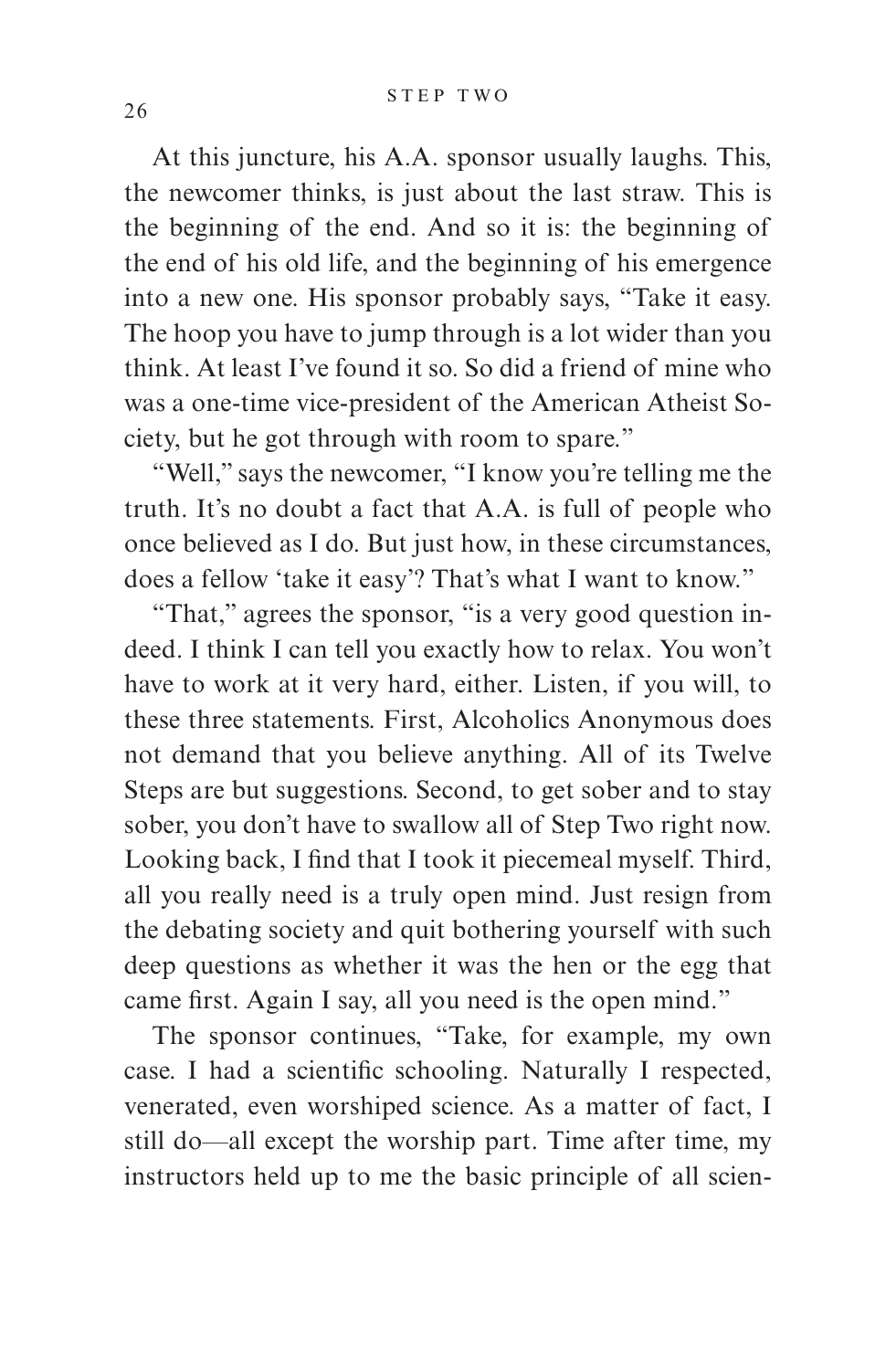tific progress: search and research, again and again, always with the open mind. When I first looked at  $A.A.$  my reaction was just like yours. This A.A. business, I thought, is totally unscientific. This I can't swallow. I simply won't consider such nonsense.

"Then I woke up. I had to admit that A.A. showed results, prodigious results. I saw that my attitude regarding these had been anything but scientific. It wasn't A.A. that had the closed mind, it was me. The minute I stopped arguing, I could begin to see and feel. Right there, Step Two gently and very gradually began to infiltrate my life. I can't say upon what occasion or upon what day I came to believe in a Power greater than myself, but I certainly have that belief now. To acquire it, I had only to stop fighting and practice the rest of A.A.'s program as enthusiastically as I could.

"This is only one man's opinion based on his own experience, of course. I must quickly assure you that A.A.'s tread innumerable paths in their quest for faith. If you don't care for the one I've suggested, you'll be sure to discover one that suits if only you look and listen. Many a man like you has begun to solve the problem by the method of substitution. You can, if you wish, make A.A. itself your 'higher power.' Here's a very large group of people who have solved their alcohol problem. In this respect they are certainly a power greater than you, who have not even come close to a solution. Surely you can have faith in them. Even this minimum of faith will be enough. You will find many members who have crossed the threshold just this way. All of them will tell you that, once across, their faith broadened and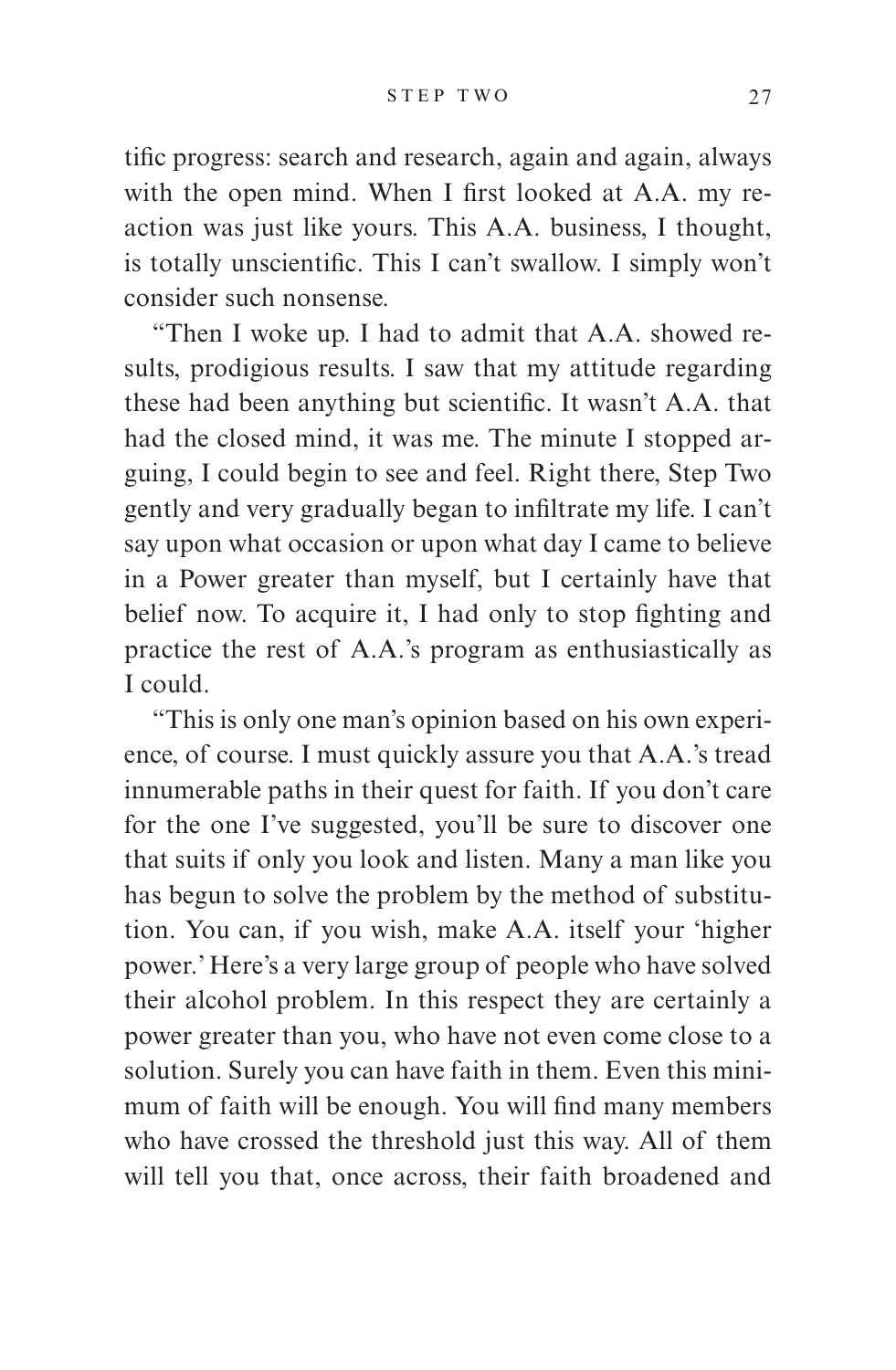deepened. Relieved of the alcohol obsession, their lives unaccountably transformed, they came to believe in a Higher Power, and most of them began to talk of God."

Consider next the plight of those who once had faith, but have lost it. There will be those who have drifted into indifference, those filled with self-sufficiency who have cut themselves off, those who have become prejudiced against religion, and those who are downright defiant because God has failed to fulfill their demands. Can A.A. experience tell all these they may still find a faith that works?

Sometimes A.A. comes harder to those who have lost or rejected faith than to those who never had any faith at all, for they think they have tried faith and found it wanting. They have tried the way of faith and the way of no faith. Since both ways have proved bitterly disappointing, they have concluded there is no place whatever for them to go. The roadblocks of indifference, fancied self-sufficiency, prejudice, and defiance often prove more solid and formidable for these people than any erected by the unconvinced agnostic or even the militant atheist. Religion says the existence of God can be proved; the agnostic says it can't be proved; and the atheist claims proof of the nonexistence of God. Obviously, the dilemma of the wanderer from faith is that of profound confusion. He thinks himself lost to the comfort of any conviction at all. He cannot attain in even a small degree the assurance of the believer, the agnostic, or the atheist. He is the bewildered one.

Any number of A.A.'s can say to the drifter, "Yes, we were diverted from our childhood faith, too. The overconfidence of youth was too much for us. Of course, we were

28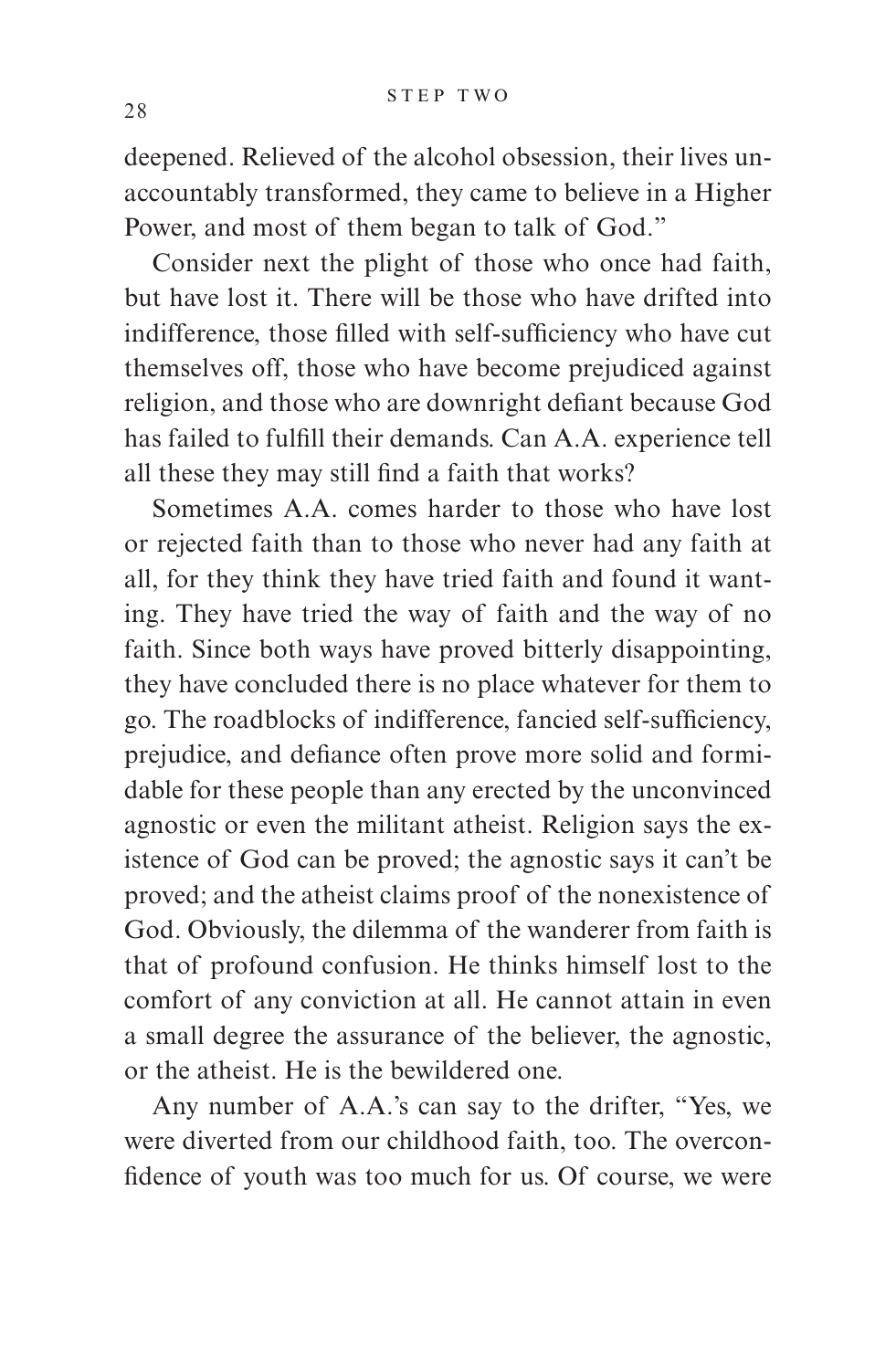glad that good home and religious training had given us certain values. We were still sure that we ought to be fairly honest, tolerant, and just, that we ought to be ambitious and hardworking. We became convinced that such simple rules of fair play and decency would be enough.

"As material success founded upon no more than these ordinary attributes began to come to us, we felt we were winning at the game of life. This was exhilarating, and it made us happy. Why should we be bothered with theological abstractions and religious duties, or with the state of our souls here or hereafter? The here and now was good enough for us. The will to win would carry us through. But then alcohol began to have its way with us. Finally, when all our score cards read 'zero,' and we saw that one more strike would put us out of the game forever, we had to look for our lost faith. It was in A.A. that we rediscovered it. And so can you."

Now we come to another kind of problem: the intellectually self-sufficient man or woman. To these, many A.A.'s can say, "Yes, we were like you—far too smart for our own good. We loved to have people call us precocious. We used our education to blow ourselves up into prideful balloons, though we were careful to hide this from others. Secretly, we felt we could float above the rest of the folks on our brainpower alone. Scientific progress told us there was nothing man couldn't do. Knowledge was all-powerful. Intellect could conquer nature. Since we were brighter than most folks (so we thought), the spoils of victory would be ours for the thinking. The god of intellect displaced the God of our fathers. But again John Barleycorn had other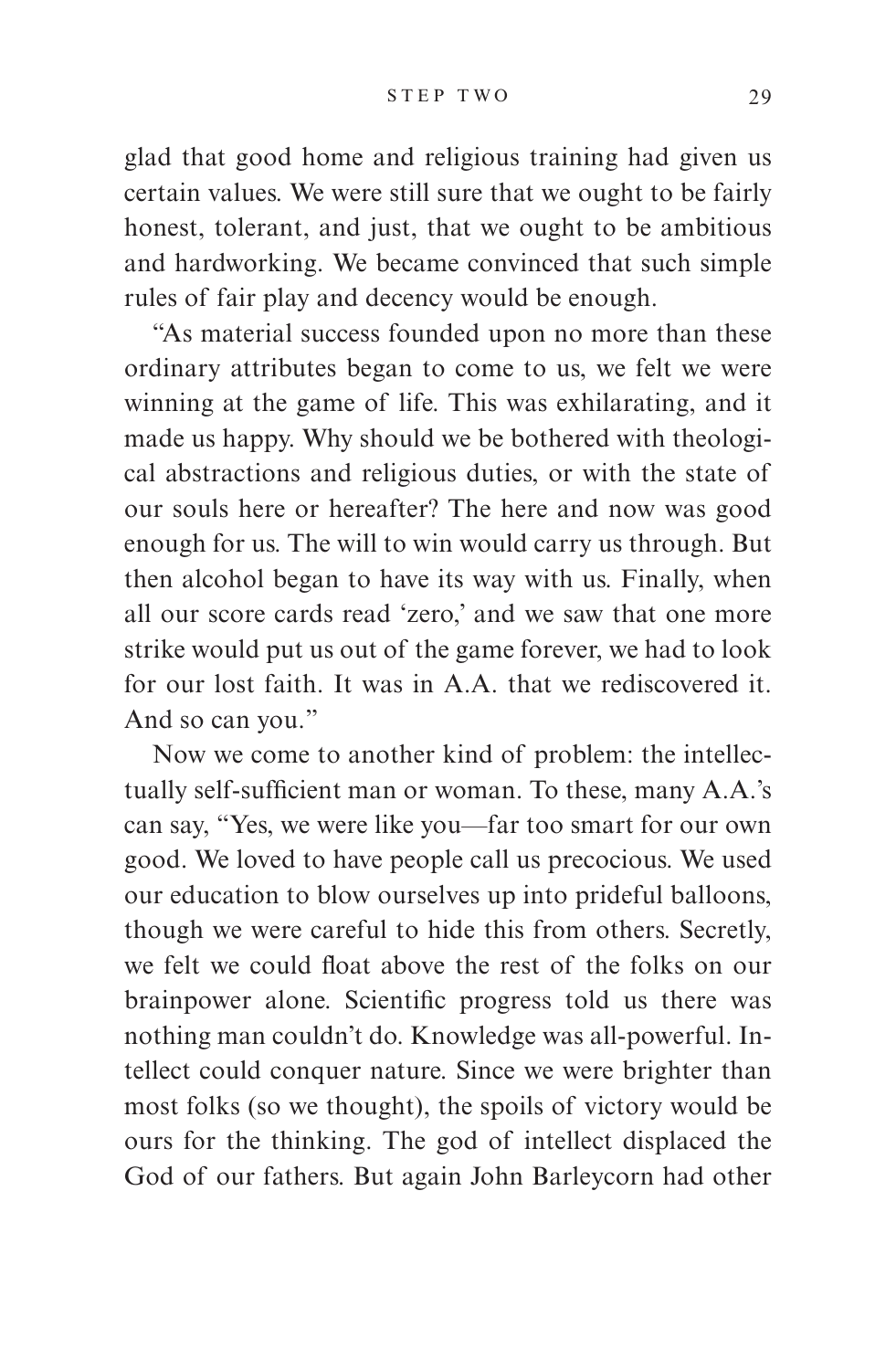ideas. We who had won so handsomely in a walk turned into all-time losers. We saw that we had to reconsider or die. We found many in A.A. who once thought as we did. They helped us to get down to our right size. By their example they showed us that humility and intellect could be compatible, provided we placed humility first. When we began to do that, we received the gift of faith, a faith which works. This faith is for you, too."

Another crowd of A.A.'s says: "We were plumb disgusted with religion and all its works. The Bible, we said, was full of nonsense; we could cite it chapter and verse, and we couldn't see the Beatitudes for the 'begats.' In spots its morality was impossibly good; in others it seemed impossibly bad. But it was the morality of the religionists themselves that really got us down. We gloated over the hypocrisy, bigotry, and crushing self-righteousness that clung to so many 'believers' even in their Sunday best. How we loved to shout the damaging fact that millions of the 'good men of religion' were still killing one another off in the name of God. This all meant, of course, that we had substituted negative for positive thinking. After we came to A.A., we had to recognize that this trait had been an ego-feeding proposition. In belaboring the sins of some religious people, we could feel superior to all of them. Moreover, we could avoid looking at some of our own shortcomings. Self-righteousness, the very thing that we had contemptuously condemned in others, was our own besetting evil. This phony form of respectability was our undoing, so far as faith was concerned. But finally, driven to A.A., we learned better.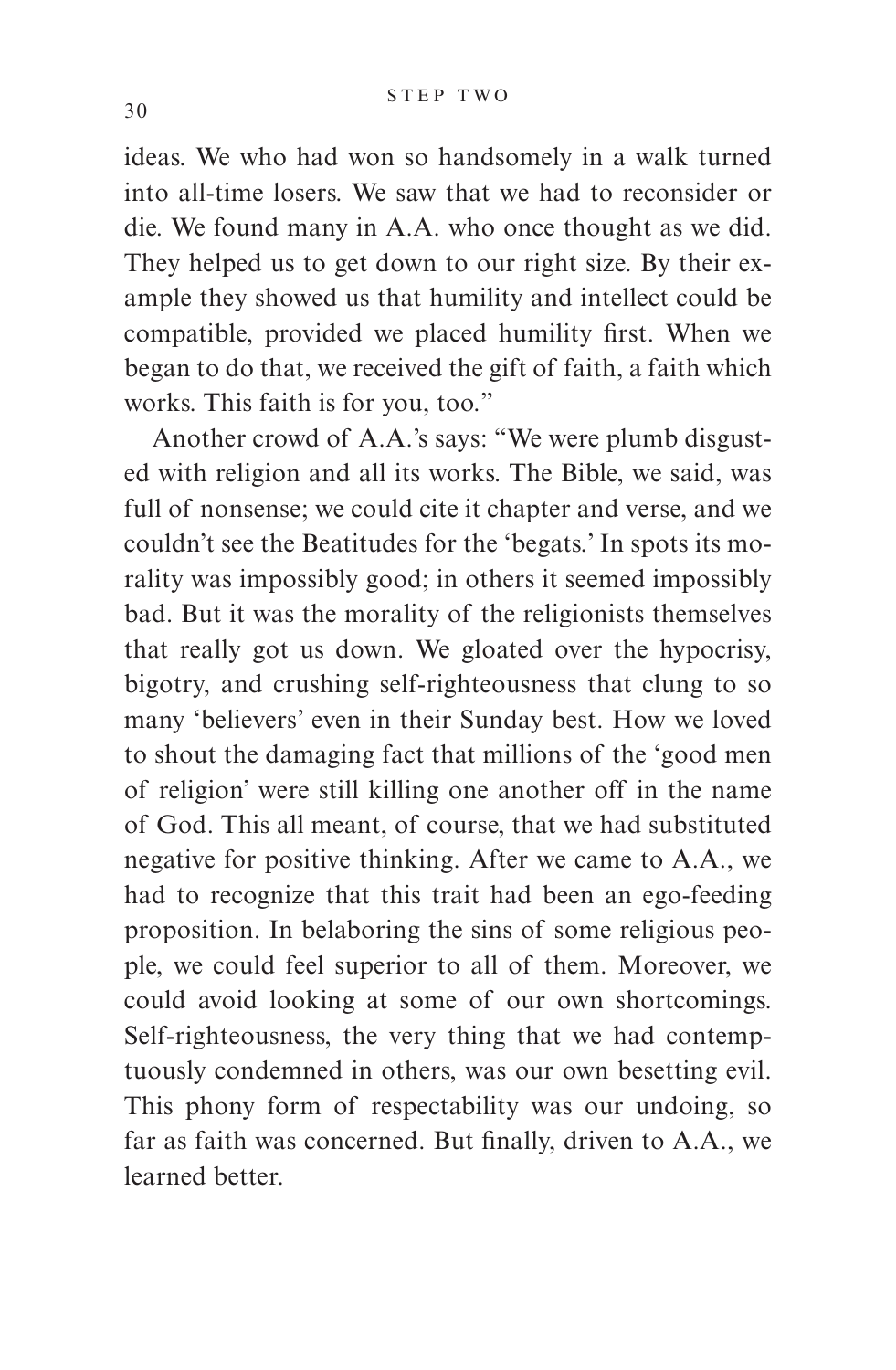"As psychiatrists have often observed, defiance is the outstanding characteristic of many an alcoholic. So it's not strange that lots of us have had our day at defying God Himself. Sometimes it's because God has not delivered us the good things of life which we specified, as a greedy child makes an impossible list for Santa Claus. More often, though, we had met up with some major calamity, and to our way of thinking lost out because God deserted us. The girl we wanted to marry had other notions; we prayed God that she'd change her mind, but she didn't. We prayed for healthy children, and were presented with sick ones, or none at all. We prayed for promotions at business, and none came. Loved ones, upon whom we heartily depended, were taken from us by so-called acts of God. Then we became drunkards, and asked God to stop that. But nothing happened. This was the unkindest cut of all. 'Damn this faith business!' we said.

"When we encountered A.A., the fallacy of our defiance" was revealed. At no time had we asked what God's will was for us; instead we had been telling Him what it ought to be. No man, we saw, could believe in God and defy Him, too. Belief meant reliance, not defiance. In A.A. we saw the fruits of this belief: men and women spared from alcohol's final catastrophe. We saw them meet and transcend their other pains and trials. We saw them calmly accept impossible situations, seeking neither to run nor to recriminate. This was not only faith; it was faith that worked under all conditions. We soon concluded that whatever price in humility we must pay, we would pay."

Now let's take the guy full of faith, but still reeking of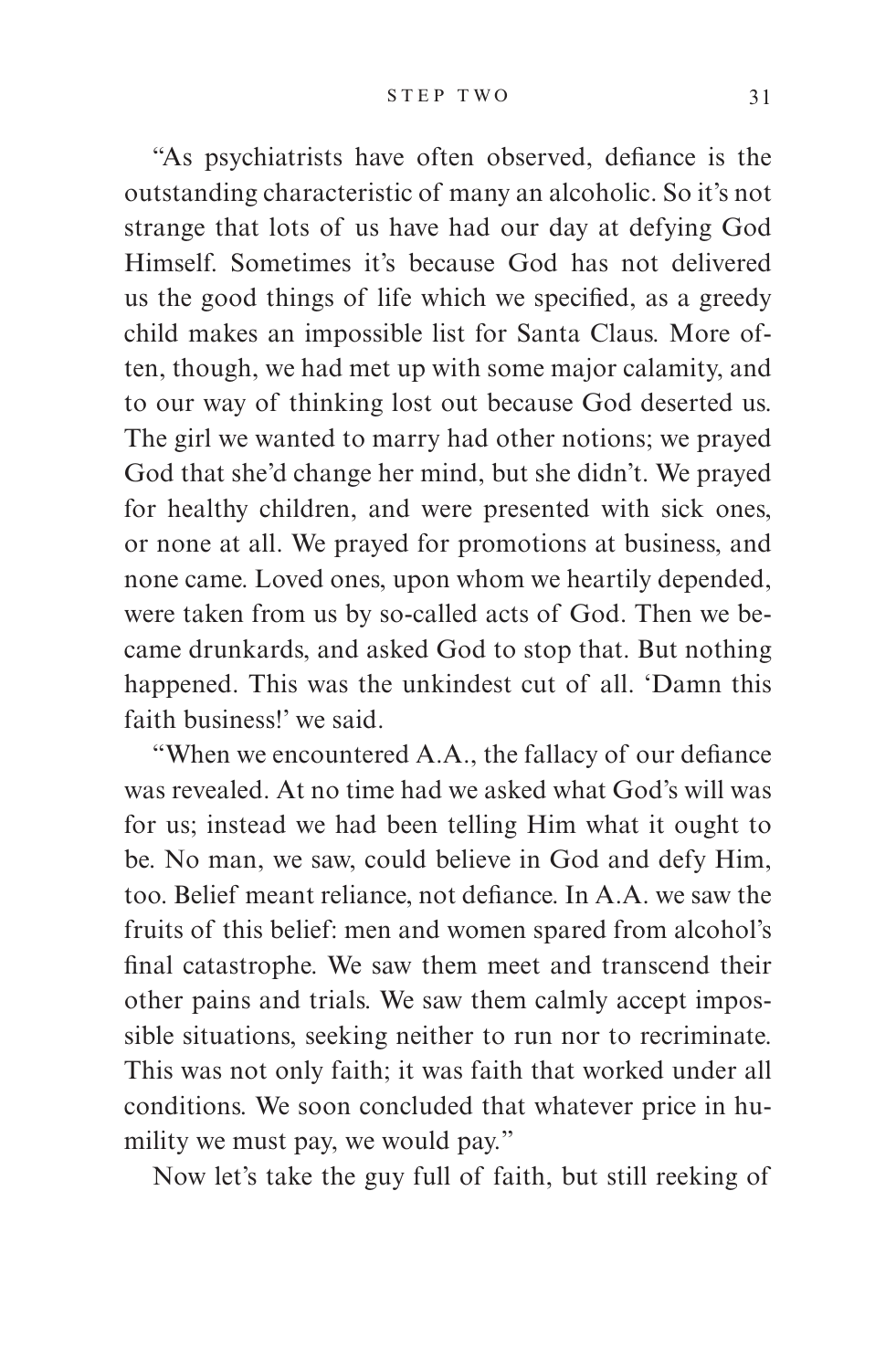alcohol. He believes he is devout. His religious observance is scrupulous. He's sure he still believes in God, but suspects that God doesn't believe in him. He takes pledges and more pledges. Following each, he not only drinks again, but acts worse than the last time. Valiantly he tries to fight alcohol, imploring God's help, but the help doesn't come. What, then, can be the matter?

To clergymen, doctors, friends, and families, the alcoholic who means well and tries hard is a heartbreaking riddle. To most A.A.'s, he is not. There are too many of us who have been just like him, and have found the riddle's answer. This answer has to do with the quality of faith rather than its quantity. This has been our blind spot. We supposed we had humility when really we hadn't. We supposed we had been serious about religious practices when, upon honest appraisal, we found we had been only superficial. Or, going to the other extreme, we had wallowed in emotionalism and had mistaken it for true religious feeling. In both cases, we had been asking something for nothing. The fact was we really hadn't cleaned house so that the grace of God could enter us and expel the obsession. In no deep or meaningful sense had we ever taken stock of ourselves, made amends to those we had harmed, or freely given to any other human being without any demand for reward. We had not even prayed rightly. We had always said, "Grant me my wishes" instead of "Thy will be done." The love of God and man we understood not at all. Therefore we remained self-deceived, and so incapable of receiving enough grace to restore us to sanity.

Few indeed are the practicing alcoholics who have any